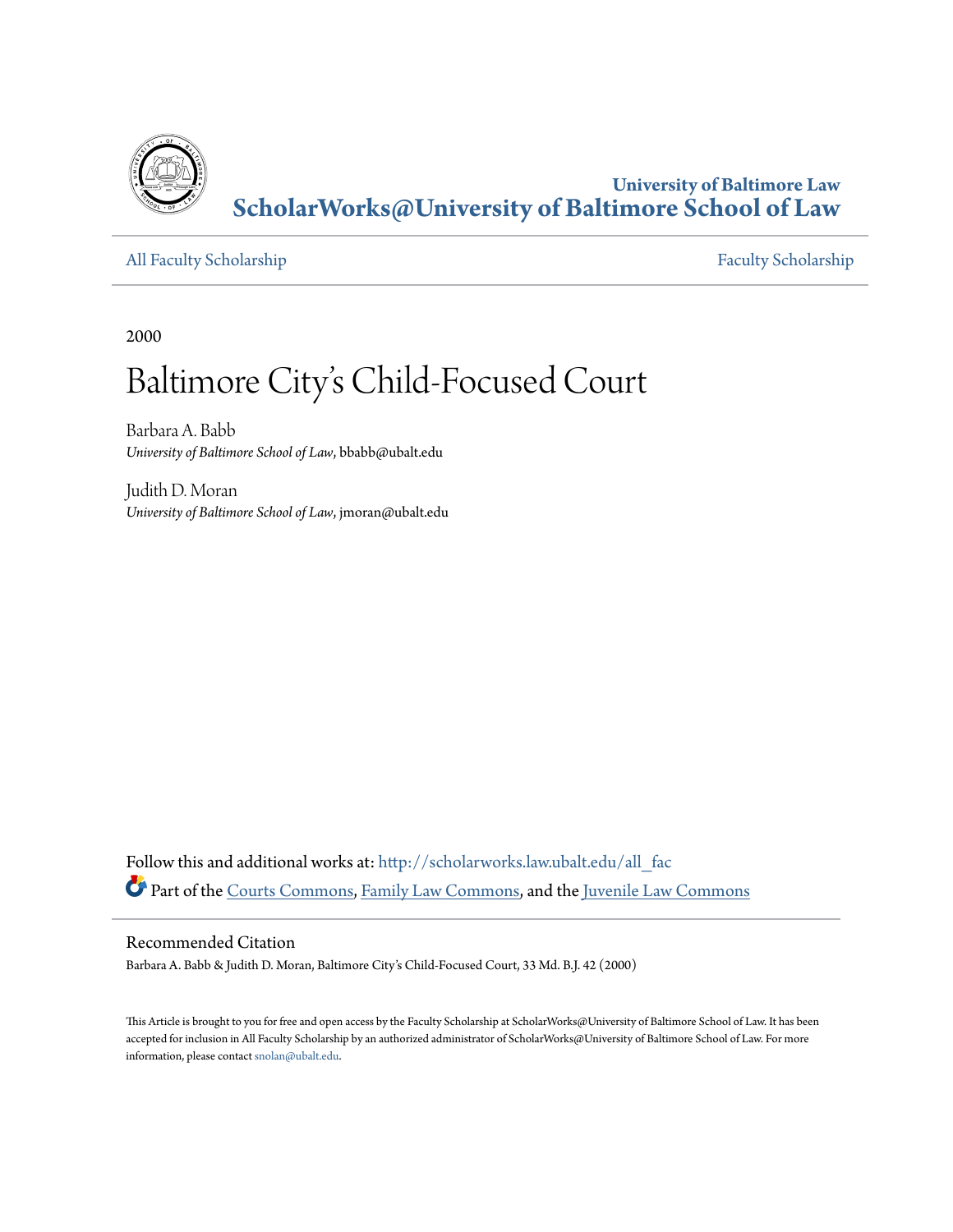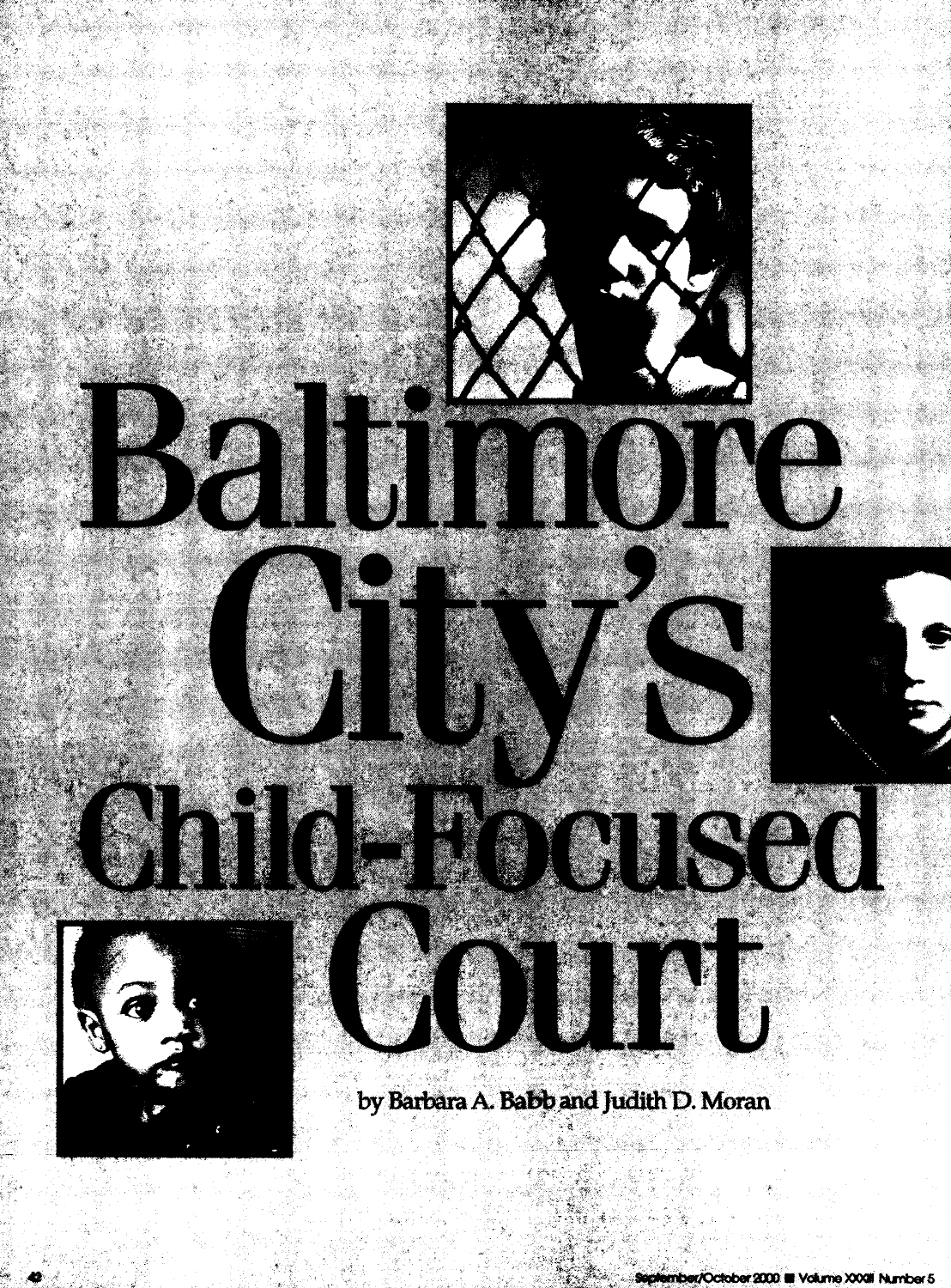# IN JANUARY, 1998,

the Maryland Court of Appeals adopted Maryland Rule 16-204, mandating the establishment of Family Divisions in Maryland's five largest jurisdictions (Anne Arundel County, Prince George's County, Montgomery County, Baltimore County and Baltimore City). During that same year, the Maryland **General Assembly made substantial** funds available to structure the Family Divisions according to the outline articulated in rule. The Family Division of the Circuit Court for Baltimore City came into existence in July, 1996, pursuant to a legislative funding grant to establish a pilot Family Division project. See S.B. 160, ch. 13, 410 Leg. (Md. 1996). Accordingly, the Family Division of the Circuit Court for Baltimore City was a vanguard for the family court initiative in Maryland.

Ms. Babb is an Associate Professor with the University of Baltimore School of Law, and Ms. Moran is the former Family Division Coordinator for the Circuit Court for Baltimore City.

AX.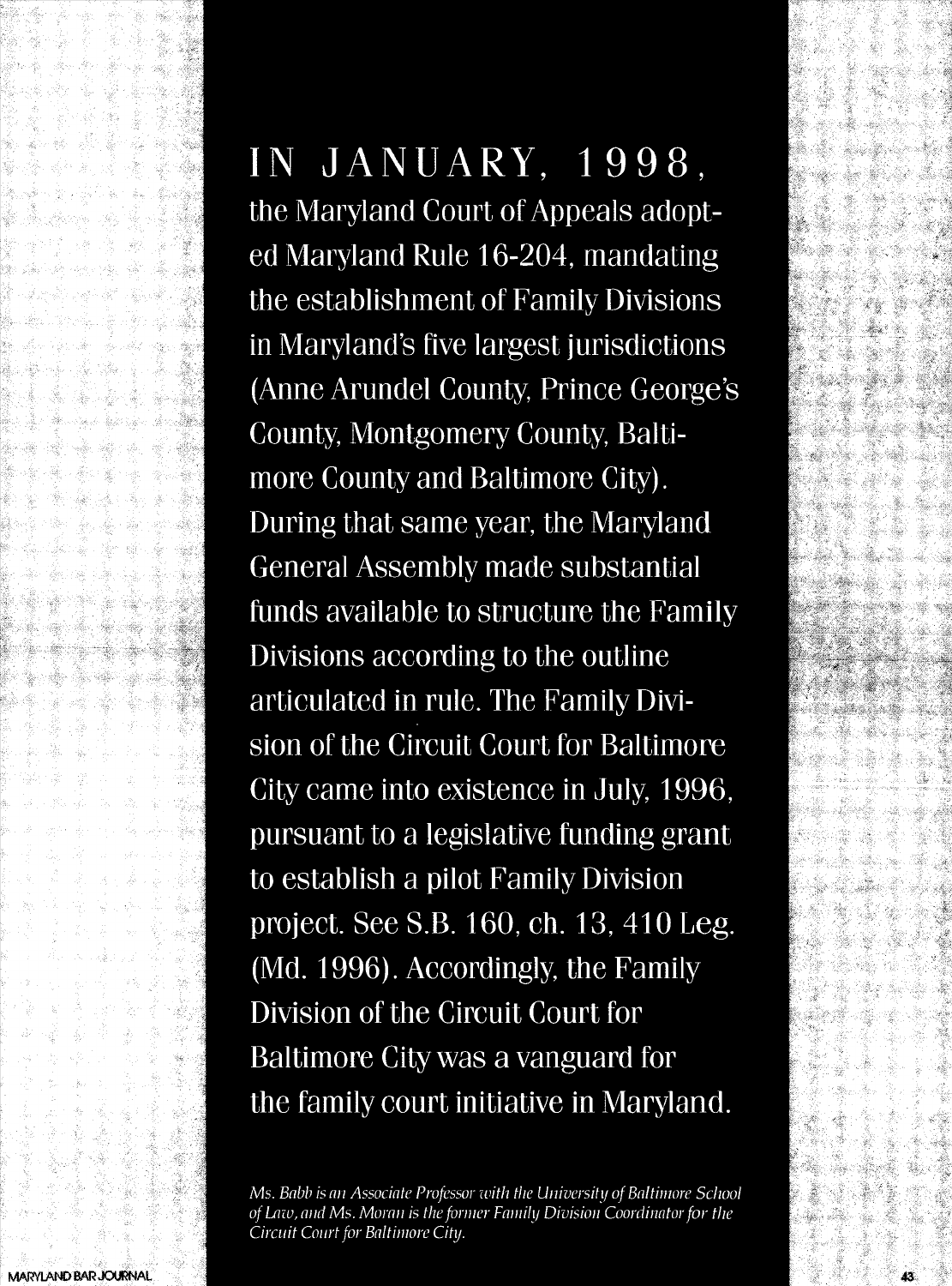In November 1996, the Family Division of the Circuit Court for Baltimore City also became a pilot site for the American Bar Association Standing Committee on Substance Abuse's model unified family court project, "Communities, Families and the Justice System." The project was funded by the Robert Wood Johnson Foundation to lend technical assistance to six pilot jurisdictions in various stages of establishing unified family courts. See A.B.A. Summit on Unified Family Courts: Exploring Solutions for Families, Women, and Children in Crisis XXII (May, 1998).

The unified family court model incorporates, among other features, active and coordinated case processing, creative judicial intervention, and family support services aimed at providing a comprehensive resolution to the family's legal and psycho-social problems. See Barbara A. Babb, Fashioning and Interdisciplinary Framework for Court Reform in Family Law: A Blueprint to Construct a Unified Family Court, 71 S. Cal. L. Rev. 469,484 (1998). The model envisions a specialized court system to address the totality of a family's problems in a manner that administers therapeutic ju-



### Cases of fraud are overwhelming.

If you're an attorney involved in fraud litigation or defending allegations of

you need the expert witnesses who have helped Washington's attorneys win their cases time and time again. In business for over 25 years, our team of experts include CPAs', lOs', CFEs' and CVAs'.

#### Klausner Dubinsky + Associates, PC Certified Public Accounts + Forensic Accounting

Comprehensive litigation services, expert witness testimony, valuation and damages/lost profit analysis



4520 East West Highway, Suite 640 Bethesda, Maryland 20814 301-657-4111

www.klausnerdubinsky.com

risprudence, or legal decision making specifically aimed at helping families and responding to children's needs. See id. at 507-513. See also David B. Wexler, Putting Mental Health Into Mental Health Law: Therapeutic Jurisprudence, in Essays in Therapeutic Jurisprudence 3, 8 (David B. Wexler & Bruce Winick eds., 1991). The Family Division of the Circuit Court for Baltimore City derives its structure and function from this blueprint.

Early in the development of the Family Division of the Circuit Court for Baltimore City, the importance of making a substantial commitment to children became apparent to those in a position to develop policies, procedures, and services for the Family Division. The need for a child-focused court manifested itself in data demonstrating that in 1997, 78 percent of the contested divorce, custody, visitation, and guardianship cases filed with the court involved children. *See*  Judith D. Moran, Circuit Court for Baltimore City, Annual Report of the Family Division 32 (1999).

The preponderance of cases involving children has informed the Family Division's guiding principles: (1) The court shall protect adults and children from harm. (2) The court shall protect adults and children from the adverse impact of family law litigation. (3) The court shall increase access to the judicial system for unrepresented litigants. (4) The court shall aggressively manage family law cases in order to facilitate early settlement and to identify referrals to appropriate services. (5) The court shall identify family members who exhibit signs and symptoms of substance abuse and addiction and make appropriate referrals for treatment. The concern for children is imbued in each principle. For example, aggressive case management promotes early resolution of contested issues, thereby sparing children the adverse impact of protracted litigation. A commitment to substance abuse service protects children from the abuse and neglect that is often the result of parental drug and alcohol use.

The Family Division's core principles have become the foundation for establishing needed support services for families and children. All of the Family Division's support services benefit children in some way. What follows is a description of those programs. Court personnel provide some of the services, while others operate pursuant to contracts with community agencies.

### Parenting Seminars

The Parenting Seminars were the first services the Family Division provided for families experiencing separation or divorce. Begun in 1994, they formed the basis for the services offered in the Family Division today.

All parents who have children in common are required, by administrative order, to attend the seminars. *See* Md. Rule 9-204.1. The seminars provide parents with substantive information and skills relating to parenting children during and after a divorce or separation. In addition, the seminars attempt to refocus the adults' attention on their children and on the effects that divorce can have on a child. Sheppard Pratt Community Education Programs provide this service to the court via a contractual agreement. *See* Moran, *supra* at app. vi. Although the Parenting Seminars do not directly involve children, the children obviously benefit from their parents' exposure to the program.

#### Children's Group

The Family Division launched its newest service for children in December *1998. See id.* at 32. The goal of the Children's Group is to reduce the impact of separation and divorce on children between six and 11 years of age. The service is another of those provided to the court by Sheppard Pratt Community Education Programs. The Children's Group is a companion to the Parenting Seminar and runs concurrently with that program. While parents experience strategies to minimize the effects of separation and divorce on children, the children learn coping mechanisms to reduce their anxiety about the changes occurring in their families. In addition to didactic and interactive learning, the children join their parents at the end of the session to communicate their concerns about the family break-up.

### Family Mediation Service

The Family Mediation Service has operated since March 1997. The service is comprised of attomeys and mental health professionals who are specially trained to facilitate the resolution of child custodyand visitation disputes. The service operates pursuant to a contractual agreement with Sheppard Pratt Hospital's Community Education Programs. Moran, *supra* at 6. Sheppard Pratt Hospital personnel provide training for and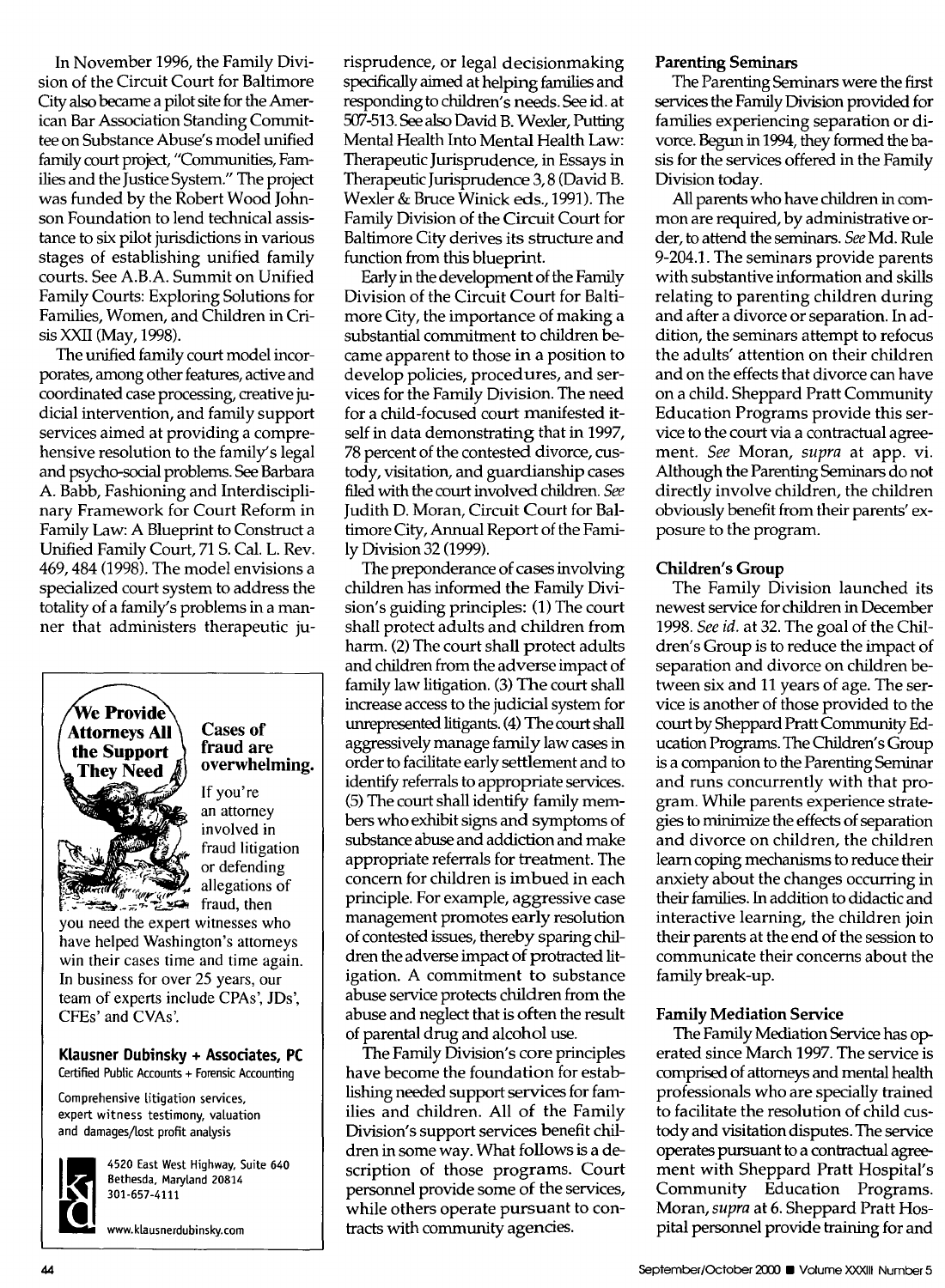supervision of the mediators, as well as coordinate overall administration of the service. All contested family law cases are set for mediation by the Family Division Coordinator. *See id.* at app. vii.

The Family Mediation Service is a critical service within the Family Division. Mediation facilitates the resolution of disputes outside the courtroom, thus sparing families and children from the acrimony often spawned by litigation. *See* Barbara A. Babb, *An Interdisciplinary Approach to Family* Law *Jurisprudence: Application of an Ecological and Therapeutic Perspective, 72*  Ind. L.J. 775,803 (1997). In addition, since mediation requires parents to participate in decisionmaking regarding their children, mediation frequently fosters a spirit of cooperation between parents that continues to permeate their future interactions. *See id.* 

Benefits of mediation also accrue to the court. First, the burden on the court's docket is diminished because fewer cases proceed to trial. *See* Moran, *supra* at vii. Second, judges are spared from having to make decisions better left to the parties to formulate themselves. *See* Babb, *supra* at 803. Finally, when the families craft decisions, they are less likely to return to court to relitigate custody and visitation disputes. *See id.* at 803, 807.

### Supervised Visitation Program

The Supervised Visitation Program provides a place for non-custodial parents, who are in fractious relationships with the children's other parent, to visit with their children. In addition to facilitating visitation with the children's other parent, the service also ensures the safety of children by providing a neutral venue for visitation.

The Family Division's judges and masters refer parents to the service via a court order to participate. *See* Moran, *supra* at ix. Both parents and the children are scheduled for an intake evaluation with one of the staff social workers. Once the evaluation is complete, visitation is scheduled. Children visit with their parents in a playroom located in the Family Division's Medical Services Office. A member of the court's security staff is on site at all times. A social worker observes the visits through a one way mirror, which provides a view of the playroom, or by way of the social worker's presence in the room.

In addition to visiting with the children, both parents work with the staff social workers to develop appropriate interpersonal skills for interacting with each other. The skills are designed to reduce conflict, promote safety, and maximize the benefits of the children's relationship with both parents. *See* Judith S. Wallerstein & Sandra Blakeslee, Second Chances: Men, Women, and Children A Decade After Divorce 232 (1996).

As a result of increasing demands from non-custodial parents for access to their children, the Family Division has expanded the available hours for this service to include four weekday evenings and Saturday mornings. The expanded hours of operation allow for accommodation of working parents' schedules, as well as accommodating children's school schedules.

### Neutral Drop-Off Center

The Neutral Drop-Off Center, an adjunct to the Supervised Visitation Program, was implemented based on a needs assessment conducted over a six-month period from March 1998, to September 1998. Each domestic violence victim who sought relief from the Family Division was polled as to whether she would use such a service.

The center is open on Friday evenings and on Sunday afternoons and is staffed by both a social worker and a court security officer. Parents bring their children to the center, and a social worker facilitates the pickup and delivery of the children to the other parent. Within abusive relationships, the exchange of children is often a volatile event, as parents must confront one another during each scheduled visit. *See* Robert B. Straus, *Supervised Visitation and Family Violence,* 29 Fam. L.Q. 229,232 (1995). This confrontation places children at risk of physical and emotional abuse. *See* Bonnie S. Newton, *Visitation Centers:*  A Solution Without Critics, 71 Fla. B.J. 54, 55 (1997). The services provided in this monitored environment reduce the opportunity for harm to both children and parents.

### Medical Services Office

The Medical Services Office provides a number of services to the Family Division, including the Supervised Visitation Program, the Domestic Violence Ex Parte Pr0 ject, and the Neutral Drop-Off Center. In addition to administering these services, the Medical Services Office also provides assistance to Family Division judges with custody and visitation matters. When a family law case involves a custody issue, a judge may order a custody evaluation by a staff member of the Medical Services

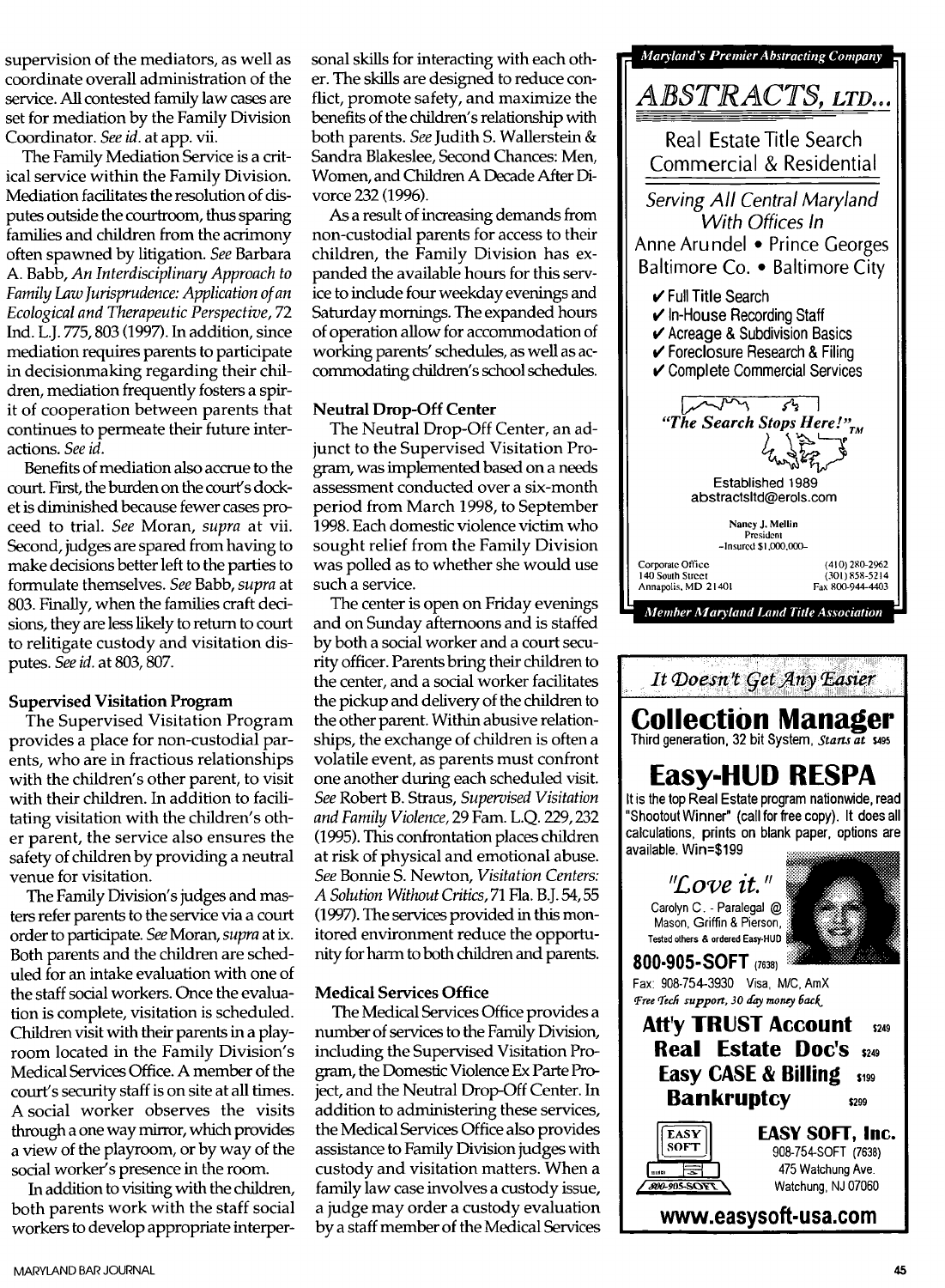## **LINKNOWN AND MISSING HEIRS LOCATED**

### **GWIRTZ-DAVIS GENEALOGICAL SERVICE**

**211 Windsor Avenue Melrose Park, PA 19027-3510** 

### Area Code 215 224-0862

**Please Call Collect** No Expense To The Estate

Services to: Executors **Administrators - Attorneys Banks - Corporations** 

**Since 1929** Court recognized experts References supplied

**Correspondents in the United States** and throughout the world.

**Please Clip This Ad For Future Reference** 

 $\boldsymbol{\times}$ 

## OFFICE PAPER SYSTEMS

Classified · Secret · Proprietary **Documents Destroyed** 

### Certificad

Destmuction **Specially Trained Personnel** Provide Secure Removal & Certified Destruction for Your Sensitive Materials.

- O Professionally Trained
- O Uniformed Personnel
- O Radio Dispatched
- O Documented Destruction
- On-Site Consultation
- Collection Containers

### O Over 10 years Experience



Member: American Society for **Industrial Security** 

**Free Phone Consultation** 301-9413-6301 Office in order to help the judge determine the best interests of the children. The staff of the Medical Services Office includes psychiatrists, psychologists and licensed social workers. The office is unique in that no other jurisdiction in Maryland has such a service available within the courthouse.

Custody evaluations prepared by the Medical Services Office provide an obvious benefit to children. Professionals skilled at assessing interpersonal and family dynamics interview all family members. The assessments form the basis for a written report provided to the judge slated to hear the custody matter, thereby offering judges an objective tool to assist them in deciding a custody issue. Moreover, the fate of children in a contested custody proceeding is determined in light of information about the family that is gleaned from seasoned professionals.

### **Substance Abuse Services**

The policy that informs the court's provision of services for substance abuse derives from the court's interest in protecting children. See Moran, supra at 14. A clinical social worker evaluates litigants for drug abuse and drug dependence in circumstances where a judge or master is concerned about a parent's drug abuse. See id. at app. A, B. In addition to performing the evaluation and reporting to the court, the social worker also refers individual family members to treatment and monitors compliance with the court's orders in this regard.

Currently, the Family Division of the Circuit Court for Baltimore City aims to infuse an awareness of substance abuse in all areas of the court system involving families. For example, the Family Division's Custody Evaluators routinely screen parents for substance abuse upon an order from the court. The personnel in the Family Division Clerk's Office also are alert for signs of substance abuse and may refer parties to the social worker. These initiatives provide a coordinated and comprehensive effort to attack the problem of substance abuse and addiction.

### Domestic Violence Ex Parte Project

The Domestic Violence Ex Parte Project involves a partnership with the University of Maryland School of Social Work. Social work interns commit to a field placement with the Family Division to provide services to victims of domestic violence who seek the court's intervention. The court's Deputy Medical Services Officer supervises the social work interns.

Approximately 46 persons petition the Family Division of the Circuit Court each month for civil orders of protection. See id. at 8. The social work interns help victims complete petitions for court orders of protection and then accompany victims to the courtroom. Upon completion of the court proceedings, the interns follow up by providing appropriate referrals to the victims, such as information about shelters and legal assistance. In addition to providing assistance to the adult victims of domestic violence, the project provides benefits for children who live in households where violence occurs. Civil protection orders ensure safety for children, as well as provide for their support and maintenance.

### Protective Order Advocacy and **Representation Project**

The Protective Order Advocacy and Representation Project (POARP) provides free legal representation to victims of domestic violence at the protective order hearing. The service is provided under federal Violence Against Women Act grant funding to the Women's Law Center of Maryland. See id. at 9. Victims and their children thus have a skilled attorney who can present their cases to the judge. In addition, the court time for the hearing is diminished, as the project attorneys have negotiated consent orders in 50 percent of these cases. See id.

### **Assisted Pro Se Litigation Project**

As of January 1999, 54 percent of all litigants in active contested cases in the Family Division of the Circuit Court for Baltimore City are unrepresented. See id. at 32. To increase these unrepresented parties' access to the court system, Maryland's Administrative Office of the Courts has developed form pleadings to file in family law cases. See id. Although these form documents are user-friendly, choosing the proper form and completing it is problematic for many litigants, including those compromised by illiteracy. The Assisted Pro Se Litigation Project helps litigants with this process.

The Family Division of the Circuit Court for Baltimore City has entered into a contractual agreement with the Legal Aid Bureau, Inc. to operate the Assisted Pro Se Litigation Project on a full-time ba